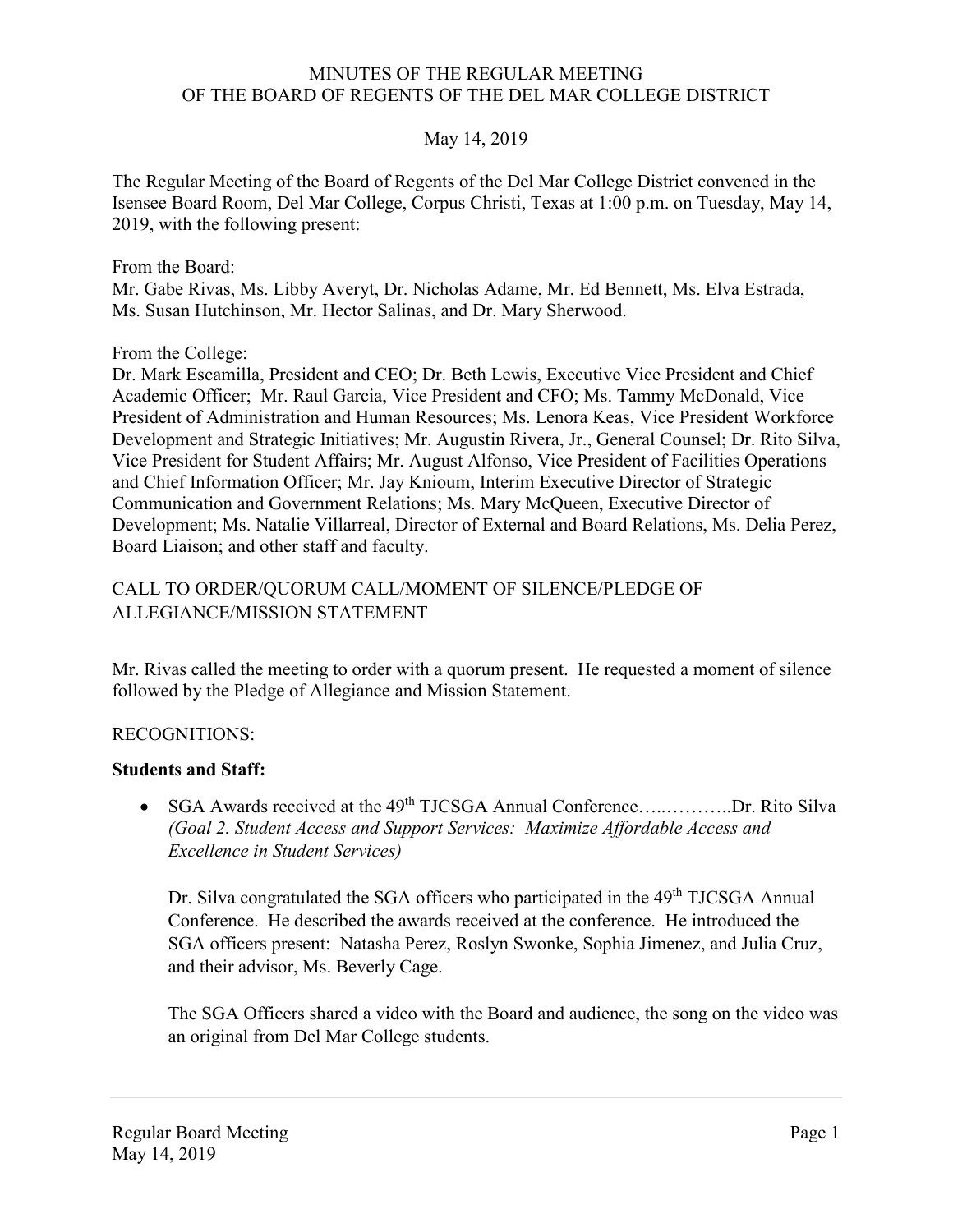• Inductees to Student Hall of Fame: Pedro Lopez, Troy Nessner, Natasha Perez, and Roslyn Swonke………………………………………………………………Dr. Rito Silva *(Goal 2. Student Access and Support Services: Maximize Affordable Access and Excellence in Student Services)*

Dr. Silva introduced the Hall of Fame recipients, Pedro Lopez, Troy Nessner, Natasha Perez, and Roslyn Swonke. He stated that being nominated to the Student Hall of Fame is the highest honor at the College. The students are not only nominated by their GPA, but also a diverse committee of faculty members rank the students on service to the College and the community, and attitude.

Dr. Silva provided information on each inductee.

• Dr. Kristina Wilson, selection to the 2019 National Community College Hispanic Council (NCCHC) Leadership Fellows Program……..……………………Dr. Beth Lewis *(Goal 3. Professional Initiatives: Provide Innovative, Relevant, and Meaningful Opportunities)*

Dr. Lewis announced that the National Community College Hispanic Council (NCCHC) selected Dr. Kristina Wilson, Dean of Institutional Effectiveness and Assessment, to participate in their prestigious Leadership Development Program as a 2019 Fellow. Dr. Wilson is one of twenty-four members of the 2019 Fellows class and was selected from community college candidates from around the country. The Program is hosted by the University of San Diego School of Leadership and Education Sciences and is designed to develop highly qualified Latinos whose career interest focuses on responsible leadership positions with the ultimate goal of being a community college president.

**Faculty**……………………………………………………………………………..Dr. Beth Lewis

• Department of Nurse Education #11 Ranked Vocational Nursing Program in Texas *(Goal 1. Student Learning Success: Ensure Exceptional Educational Opportunities for All Students)*

Dr. Lewis reported that every year PracticalNursing.Org studies Vocational Nursing Programs in each state offering information about becoming a Licensed Practical Nurse. In Texas and California the term is Licensed Vocational Nurse and this year the College's Vocational Nursing Program has been ranked #11 out of 77 college programs in Texas. Dr. Lewis provided information on how the colleges were assessed, with the College scoring 97.88 out of a possible 100 points.

Dr. Vangie DeLeon, Chair of the Nursing Department, and Dr. Jennifer McWha, Nursing Program Director, briefly addressed the Board and thanked them for their support.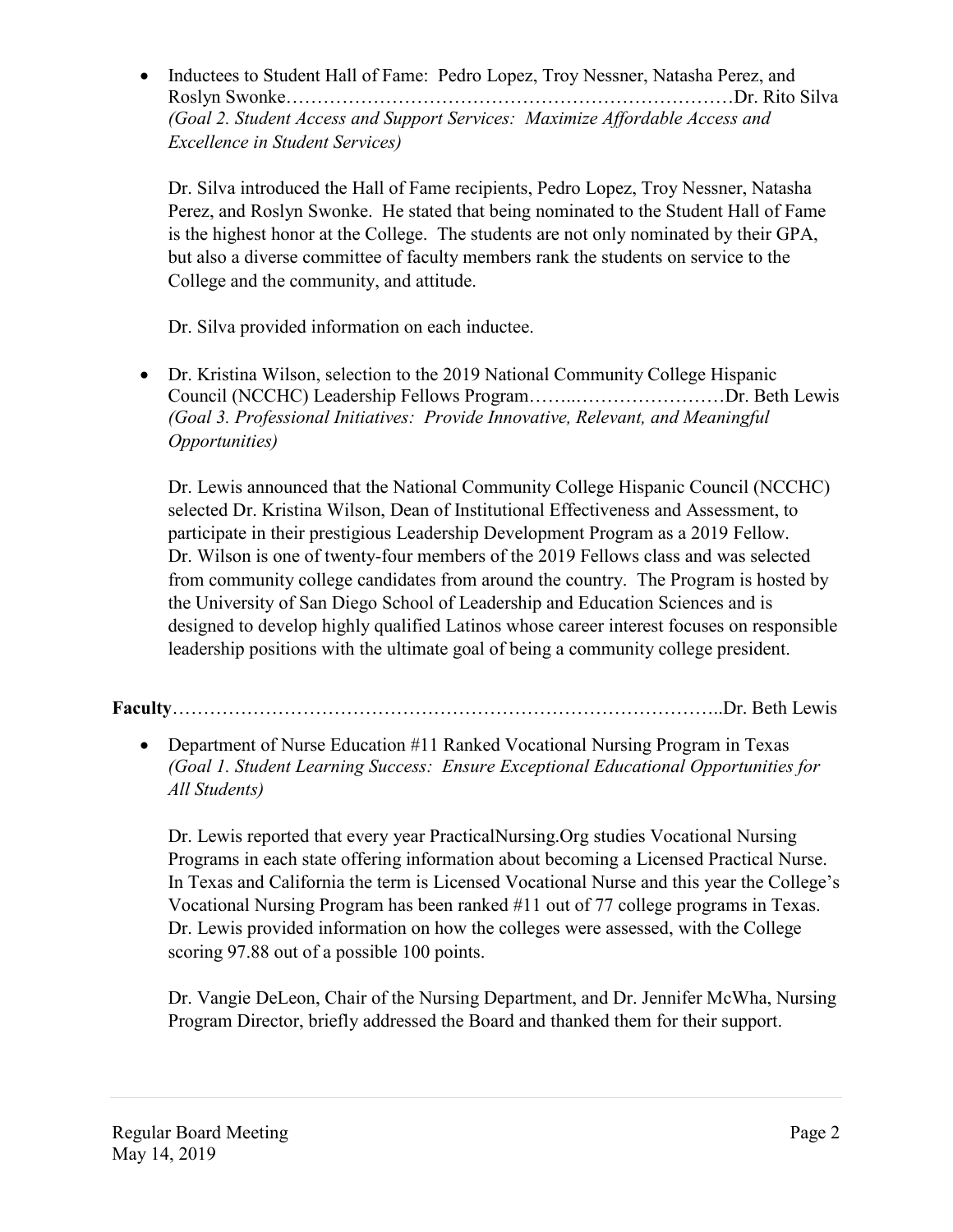#### STAFF REPORTS:

• 2014 Capital Improvement Program Update………………………..…….Mr. August Alfonso *(Goal 7. Resource: Ensure Strong Financial and Operational Capacity)*

Mr. Alfonso introduced two consultants that are providing the College with construction management and program development services related to the 2014 Del Mar College Bond.

Mr. Brett Flint, AG/CM Program Manager provided a construction update about the existing 2014 Bond Projects and included information on the following:

- Central Plant Improvements: Upgrades completed, final cost \$2,352,943;
- Emerging Technology Expansion (West); Expected full occupancy in August 2019, Construction contract: \$8,847,000;
- Workforce Development Center (West): Expected full occupancy in August 2019, Construction contract approved by the Board \$14,700,000; and
- General Academic and Music Building (East): Expected full occupancy in August 2019; Construction contract \$45,975,057.

Mr. Doug Lowe, AIA LEED AP of Facility Programming Consulting provided the Board with information and recommendations relating to the execution of the remaining 2014 Bond Projects. Mr. Lowe indicated that the information he is presenting has been reviewed by Dr. Escamilla, Dr. Lewis and the Steering Committee. His presentation included information on the following:

- Existing Building Classroom Analysis Plus Demand: Statistics, Classroom Utilization, and Proposed Classroom Inventory;
- Proposed Overall Plan Plus Phasing for Renovations: Phase 1 Renovate Fine Arts Music for Faculty Offices and General Classroom Use; Renovate Memorial Classroom as Executive Administration Building, Phase 2 – Renovate Heldenfels Administration Building as One-Stop Enrollment Center, Renovate Library, Phase 3 – Renovate Harvin Student Center, Renovate Multi-Service Center for Employee Service Center, also included during phases is Campus Edge; and
- Budget: Potential budget allocation of \$42,298,086.

Mr. Lowe briefly discussed the students from around the region and their need for affordable housing and because the College has student demand and exceptional specialized programs he recommends that the Board consider housing as an option in the future. Dr. Escamilla stated that housing is a repeated request they receive from students. Dr. Escamilla responded to questions from the Regents regarding this topic and said this item will be brought back to the Board during a workshop in the summer months for analysis, options and further discussion.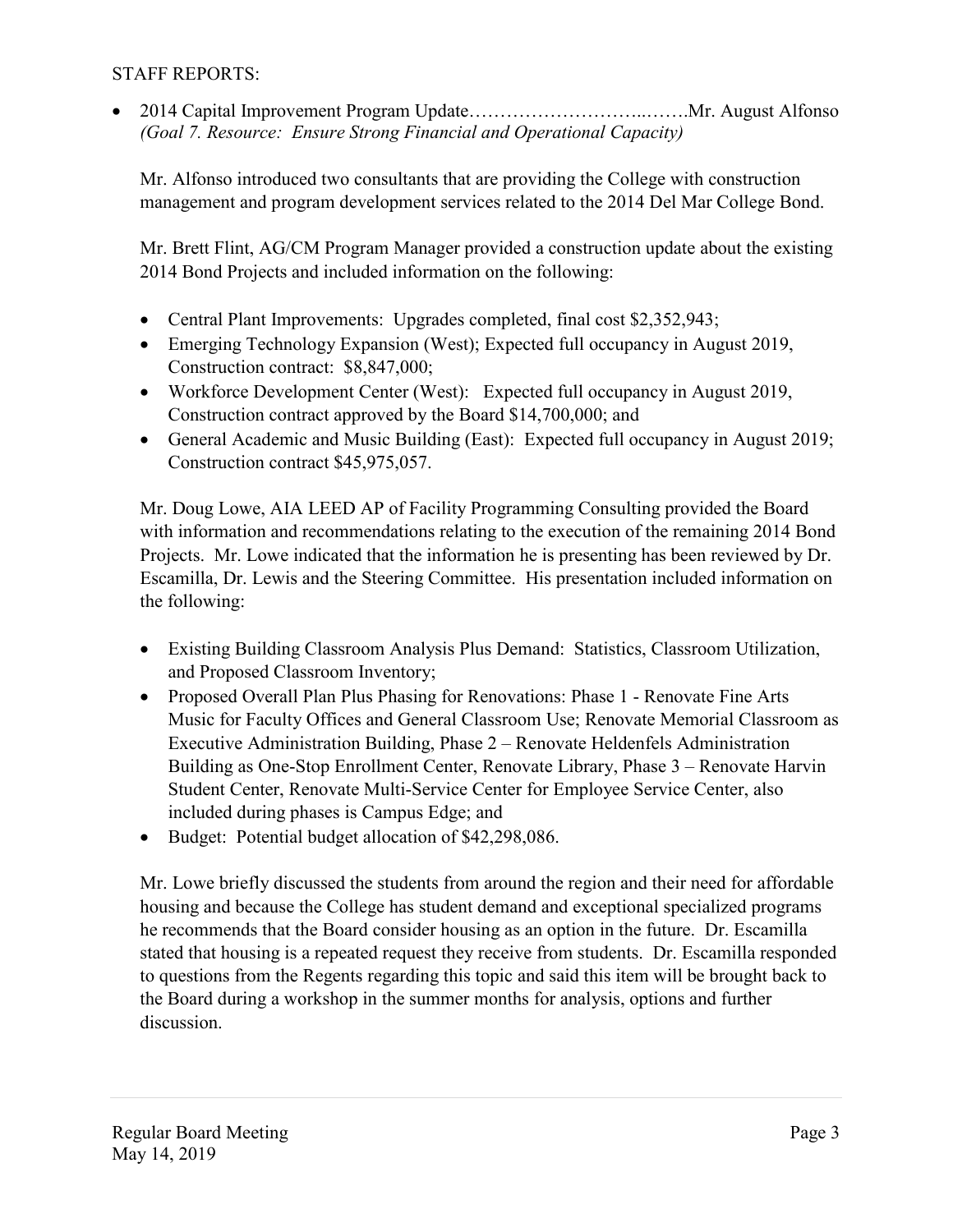Dr. Escamilla, Mr. Alfonso, Mr. Flint and Mr. Lowe responded to questions from the Regents.

• Update on Field of Nursing Initiatives…………………………………………Dr. Beth Lewis *(Goal 1. Student Learning Success: Ensure Exceptional Educational Opportunities for All Students)*

Dr. Lewis reported that the Texas Higher Education Coordinating Board has considered expanding the offering of baccalaureate degrees at community colleges. They began that process last fall and began reviewing proposals in January. The same criteria and standards is used to approve the baccalaureate degree programs at community colleges and universities. Austin Community College was approved for RN to BSN and they had 25 students in Fall 2018, with additional colleges in review.

Dr. Lewis's presentation included information pertaining to:

- Why the College is pursuing a bachelor of science in nursing at Del Mar College;
- Job marketability;
- DMC's NCLEX-RN Pass Rate (first attempt);
- Program Support;
- DMC Faculty Capacity;
- Funding for BSN Program;
- Current Progress; and
- Implementation Timeline.

Dr. Escamilla stated that moving from Level I to Level II is a major step for the College and that is why they are bringing information to put on the table for discussion at the Board level, and the College will continue to do its due diligence as the Board is considering this change. Additional information will be brought to the Board in upcoming meetings.

Dr. Lewis, Dr. De Leon and Dr. McWha responded to questions from the Regents.

• Instructional Program Review Process and Status Report……….………….…Dr. Beth Lewis *(Goal 1. Student Learning Success: Ensure Exceptional Educational Opportunities for All Students)*

Dr. Lewis stated that she provides a yearly status review on instructional programs, and this is required by Board policy. Dr. Lewis described program review, including the seven core criteria and the four possible outcomes which include: Positive, Conditional, Probationary, and Terminate.

Dr. Lewis provided the Status Report on the 2018 Review, with 12 programs in positive status as of today's meeting and five are pending review completion.

Dr. Lewis responded to questions from the Regents.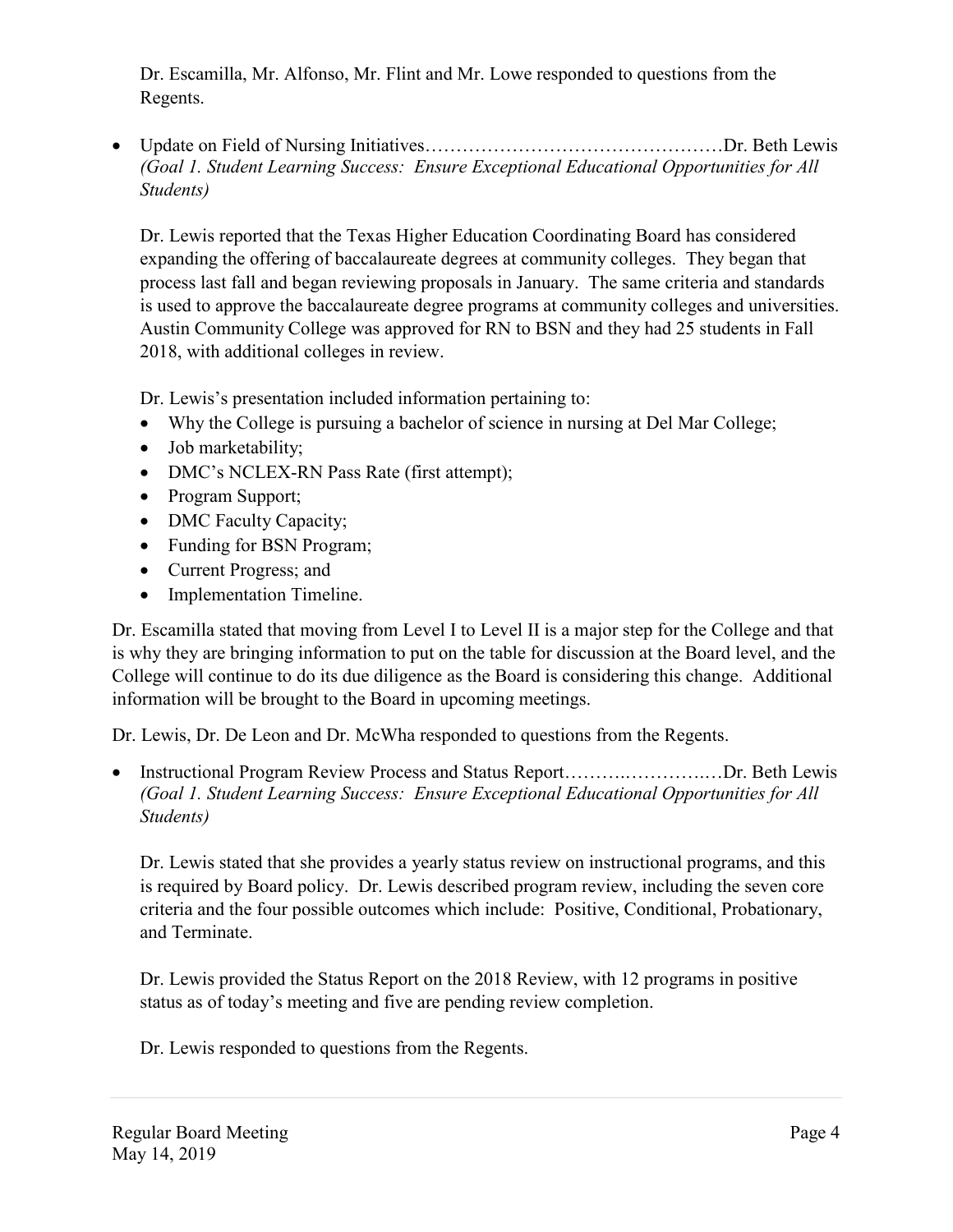• Legislative Update……………………………..……………..........……Ms. Natalie Villarreal *(Goal 5. Advocacy: Advance the College Mission Through Effective Governance and Positioning)*

Dr. Escamilla reported that Sine Die is thirteen days away and there is still much activity.

Ms. Natalie Villarreal, Director of External and Board Relations, provided a legislative update to the Board. She stated that there were over 10,000 bills filed collectively, and 87 have been signed by the Governor. She provided an overview of bills that could affect the College including HB  $1 -$  State Budget, SB  $500 -$  Supplemental Appropriations, and SB  $2 -$ Property Tax.

Dr. Escamilla and Ms. Villarreal responded to questions from the Regents.

COLLEGE PRESIDENT'S REPORT…………………………………...……Dr. Mark Escamilla

- April 30, 2019: TACC Meetings at the Capitol *(Goal 5. Advocacy: Advance the College Mission Through Effective Governance and Positioning)*
- May 13, 2019: Legislative Committee Meeting *(Goal 5. Advocacy: Advance the College Mission Through Effective Governance and Positioning)*
- May 27, 2019: Sine Die  $86<sup>th</sup>$  Legislature *(Goal 5. Advocacy: Advance the College Mission Through Effective Governance and Positioning)*

Dr. Escamilla stated that the three meetings listed above relate to time he has spent in Austin during the legislative session. The level of cooperation and hard work that the Texas Association of Community Colleges (TACC), Community College Association of Texas Trustees (CCATT), and Texas Community College Teachers Association (TCCTA) has made a profound difference, and legislators are listening like never before.

# PENDING BUSINESS:

Status Report on Requested Information *(Goal 5. Advocacy: Advance the College Mission Through Effective Governance and Positioning)*

# CONSENT AGENDA

Notice to the Public

*The following items are of a routine or administrative nature. The Board of Regents has been furnished with background and support material on each item, and/or it has been discussed at a previous meeting. All items will be acted upon by one vote without being discussed separately*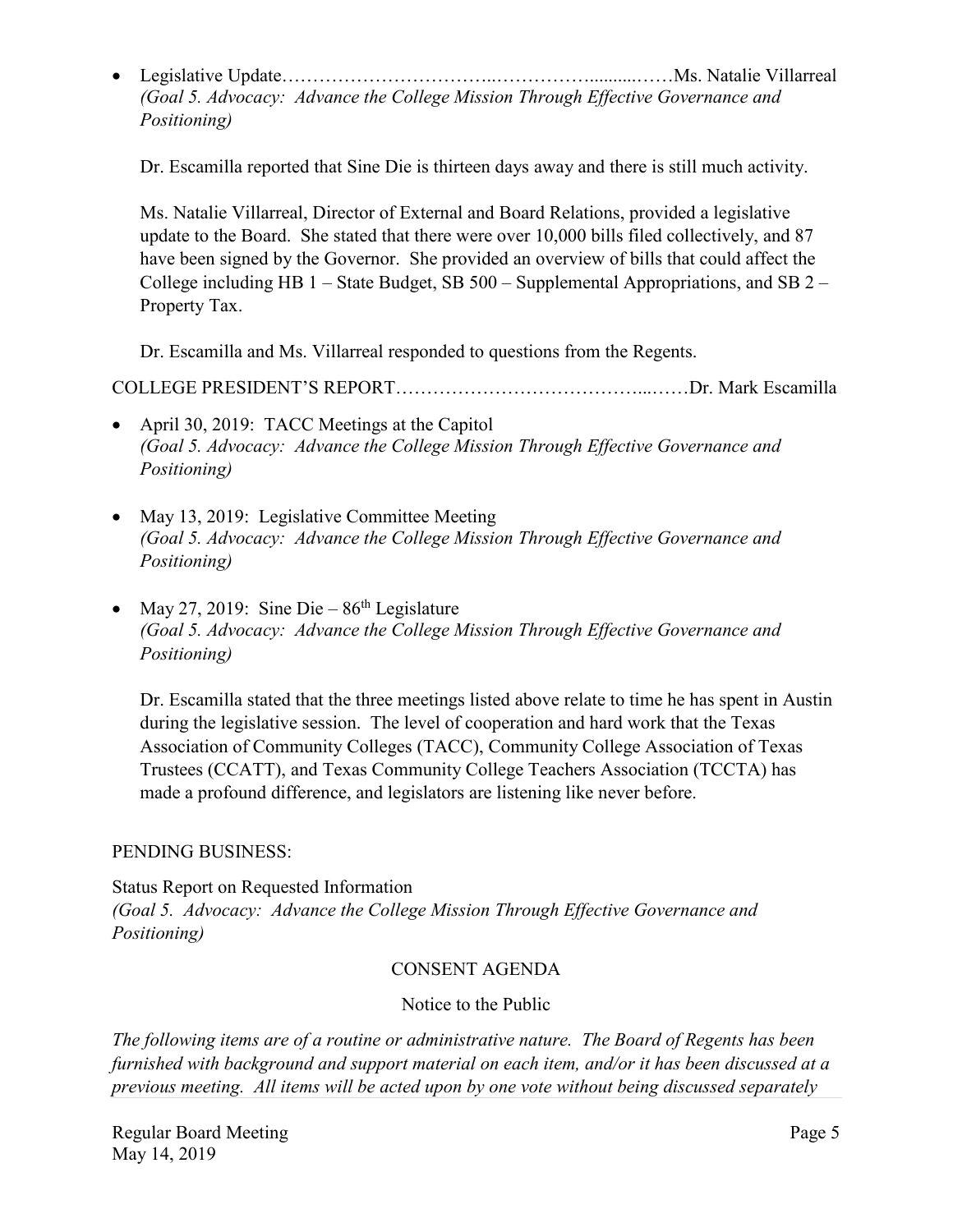*unless requested by a Board member or a citizen, in which event the item(s) will immediately be withdrawn for individual consideration in their normal sequence after the items not requiring separate discussion have been acted upon. The remaining items will be adopted by one vote.*

### CONSENT MOTIONS:

*(At this point the Board will vote on all motions not removed for individual consideration.)* 

# ITEMS FOR DISCUSSION AND POSSIBLE ACTION:

- 1. Approval of Minutes: Called Meeting, April 12, 2019 Regular Board Meeting, April 23, 2019 *(Goal 5. Advocacy: Advance the College Mission Through Effective Governance and Positioning)*
- 2. Acceptance of Investments for April 2019 *(Goal 7. Resources: Ensure Strong Financial and Operational Capacity)*
- 3. Acceptance of Financials for March 2019 *(Goal 7. Resources: Ensure Strong Financial and Operational Capacity)*

Dr. Adame made a motion to approve the consent agenda items. Dr. Sherwood seconded the motion. There was no further discussion from the Board. There were no public comments. A voice vote was taken and the motion carried unanimously, amongst Regents present, 8-0, with Regents Adame, Averyt, Bennett, Estrada, Hutchinson, Rivas, Salinas, and Sherwood in favor.

# REGULAR AGENDA

4. Discussion and possible action related to the designation of a General Contractor for the South Campus Phase I-A (Central Plant, Utilities, and Excavation) – Package 1, in response to RFCSP# 2019-08 and authorizing the administration to proceed with awarding a contract……………………………..……..………………Mr. August Alfonso *(Goal 7. Resources: Ensure Strong Financial and Operational Capacity)*

Mr. Alfonso reported that on April 2, 2019 the College issued RFSP #2019-08 for the construction of the South Campus Phase I-A package, which includes central plant, utilities and excavation. Six firms submitted Statements of Qualifications (SOQs) and Competitive Sealed Proposals (CSPs) for consideration: Barcom Construction Inc., Beecroft Construction, Fulton Coastcon Construction, Journeyman Construction, SpawGlass, and Teal Construction.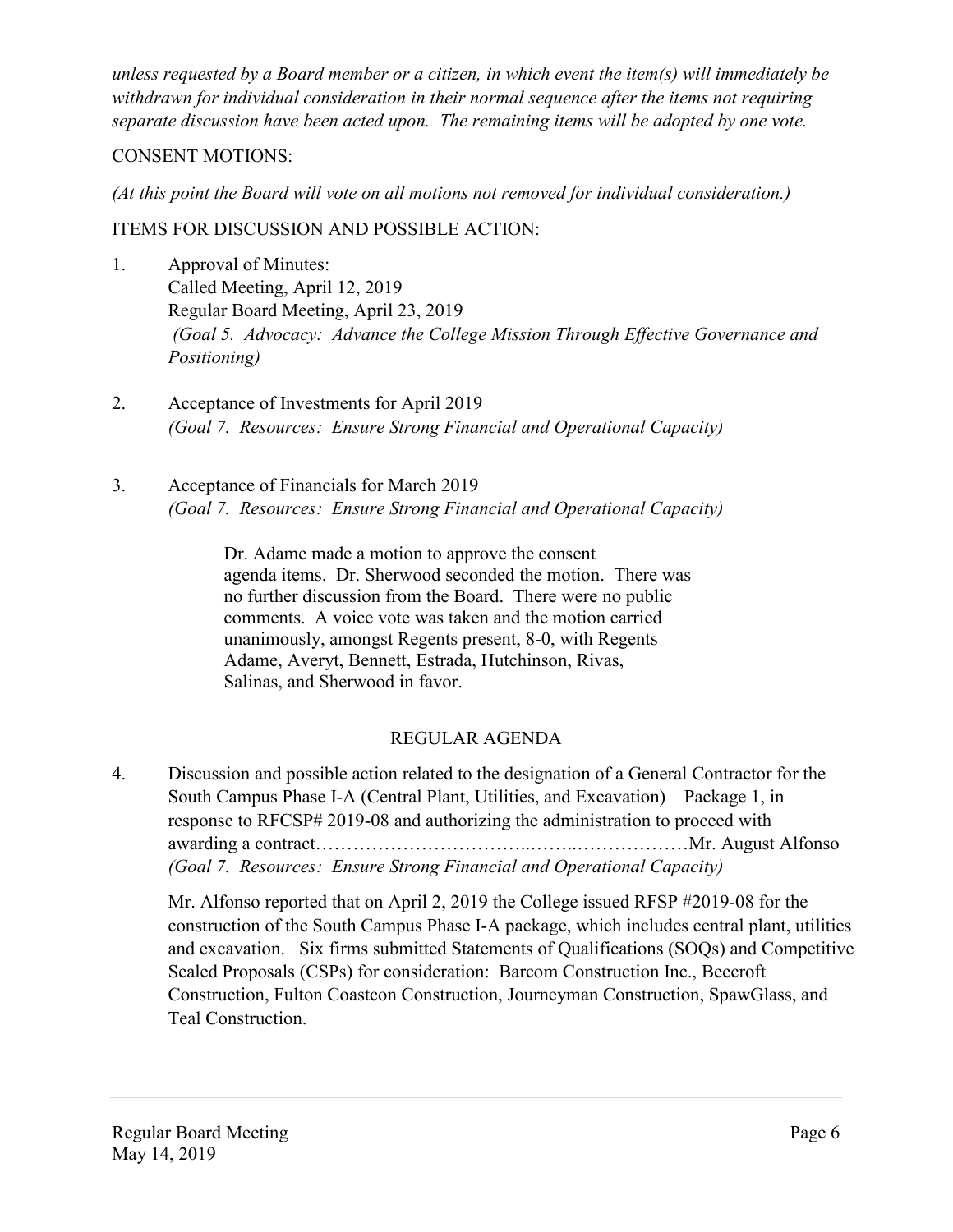Mr. Alfonso listed the Evaluation Committee members. The Evaluation Committee's recommendation for the general contract for the South Campus Phase I-A is Fulton Coastcon Construction and the base bid is \$9,250,000 and the bid alternate is \$1,145,000.

Mr. Alfonso recognized AG/CM and Gensler/Turner Ramirez for their work in getting them to this point.

Dr. Adame made a motion based on the Evaluation Committee's recommendation that the College select Fulton Coastcon Construction as the contractor for South Campus Phase I-A. Mr. Salinas seconded the motion. There was no further discussion from the Board. Ms. Susie Luna Saldana made a public comment thanking the Evaluation Committee for selecting local contractors. There were no additional public comments. A roll-call vote was taken and the motion carried unanimously, amongst Regents present, 8-0, with Regents Adame, Averyt, Bennett, Estrada, Hutchinson, Rivas, Salinas, and Sherwood in favor.

5. Discussion and possible action related to proposed new Enterprise Resource Planning (ERP) System……………………………….………………………......Mr. August Alfonso *(Goal 4. Technology: Utilize Technology to Enhance Academic and Institutional Services and Processes)*

Dr. Escamilla stated that this is an opportunity for the Board's consideration to bring the College into a new generation of technology to support every aspect of the College. He thanked the College for coming together to prepare this item for the Board's consideration as they move forward.

Mr. Alfonso described the rationale for adopting a new ERP. He stated that there were nine committee members that voted unanimously for migration to the new ERP and unanimously recommended a product for the Board's consideration.

The following committee members were present to express their support of the new ERP and the value it will bring to the College: Craig Brashears, Carolyn Sorrels, Patricia Benavides-Dominguez, and Jay Knioum.

Mr. Alfonso stated that the Evaluation Committee's recommendation for a new ERP system is Campus Management. Administration is seeking Board authorization to proceed with contract negotiations.

Mr. Alfonso responded to questions from the Regents.

Ms. Estrada made a motion for administration to proceed with contract negotiations with Campus Management for a new ERP System. Mr. Bennett seconded the motion. There was no further discussion from the Board. There were no public comments. A voice vote was taken and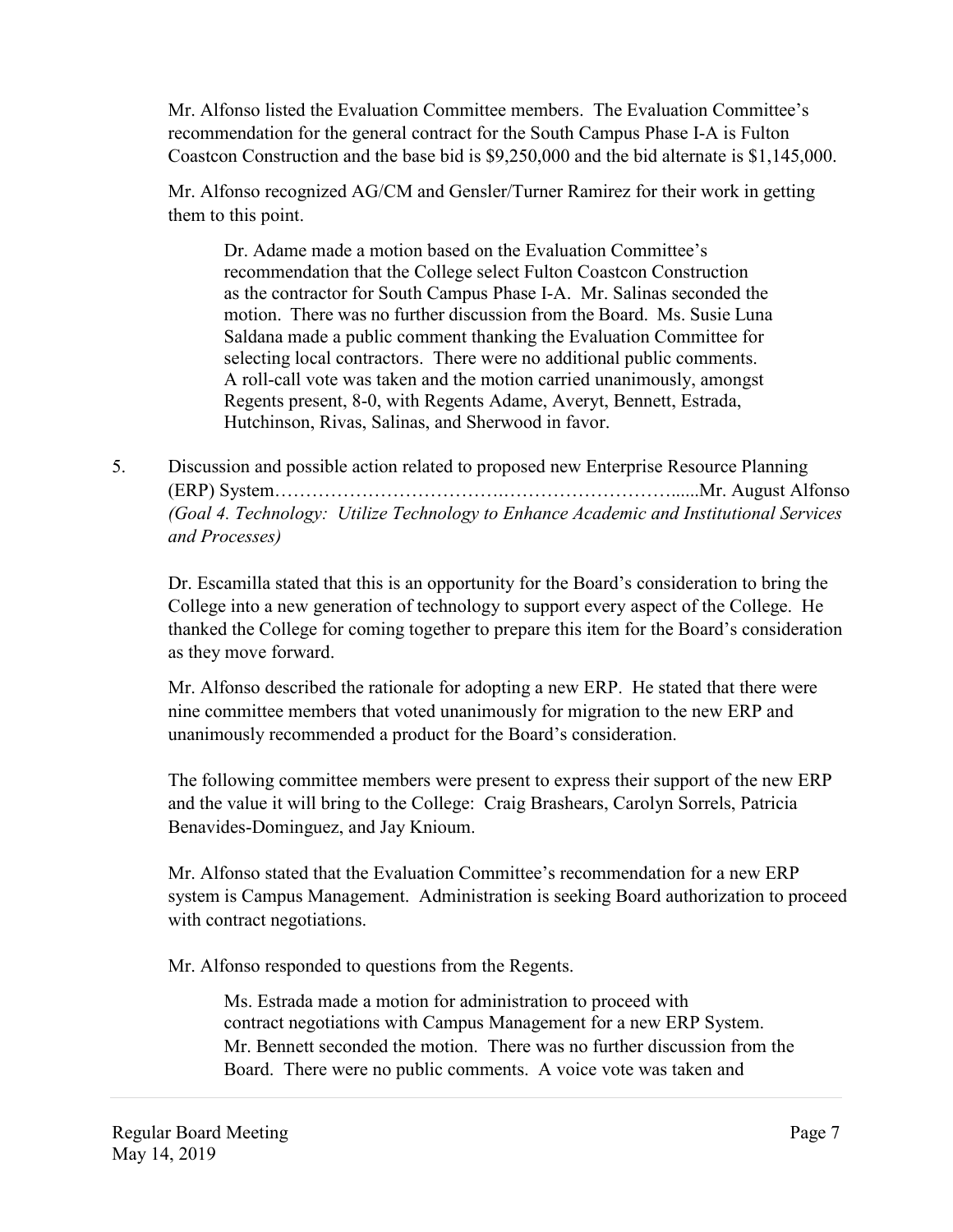the motion carried unanimously, amongst Regents present, 8-0, with Regents Adame, Averyt, Bennett, Estrada, Hutchinson, Rivas, Salinas, and Sherwood in favor.

6. Discussion and possible action relating to the Facility Naming Policy

……………………………………………………………….………. Ms. Mary McQueen *(Goal 5. Advocacy: Advance the College Mission Through Effective Governance and Positioning)*

Ms. McQueen reported that this was a follow-up from last month's report to the Board. In this process, the current policy was reviewed and revised with input from the Board. With the feedback from last month, several changes are proposed. The Board has the final approval for all naming recognition, the administration manages process, procedure, criteria and standards for all naming proposals, and Endowments for endowed naming will be established at the Foundation. She also indicated the campuses and complexes will not be available for naming; academic units, including Colleges, available for naming; minimum monetary values (MMV) to be established and lower MMV's established for termed naming rights.

Ms. McQueen and Ms. McDonald responded to questions from the Board.

Mr. Bennett made a motion to approve the Facility Naming Policy. Dr. Adame seconded the motion. There was no further discussion from the Board. There were no public comments. A voice vote was taken and the motion carried unanimously, amongst Regents present, 8-0, with Regents Adame, Averyt, Bennett, Estrada, Hutchinson, Rivas, Salinas, and Sherwood in favor.

7. Discussion and possible acceptance of the College's Vision, Core Values and Mission …………………………………………………………………….……..Dr. Kristina Wilson *(Goal 5. Advocacy: Advance the College Mission Through Effective Governance and Positioning)*

Dr. Wilson reported that on April 12<sup>th</sup>, a Strategic Planning Board Retreat was held and the Board looked at data, priorities and also a proposed mission, vision and core value statement. The last time the College looked at mission, vision and core values was in 2011, and it's a good time to look at it again and make sure it's in line with current values, and best practices.

Dr. Wilson provided an overview and status of the process and answered questions from the Board.

8. Discussion and possible action related to approval of revised and adoption of new Board policies: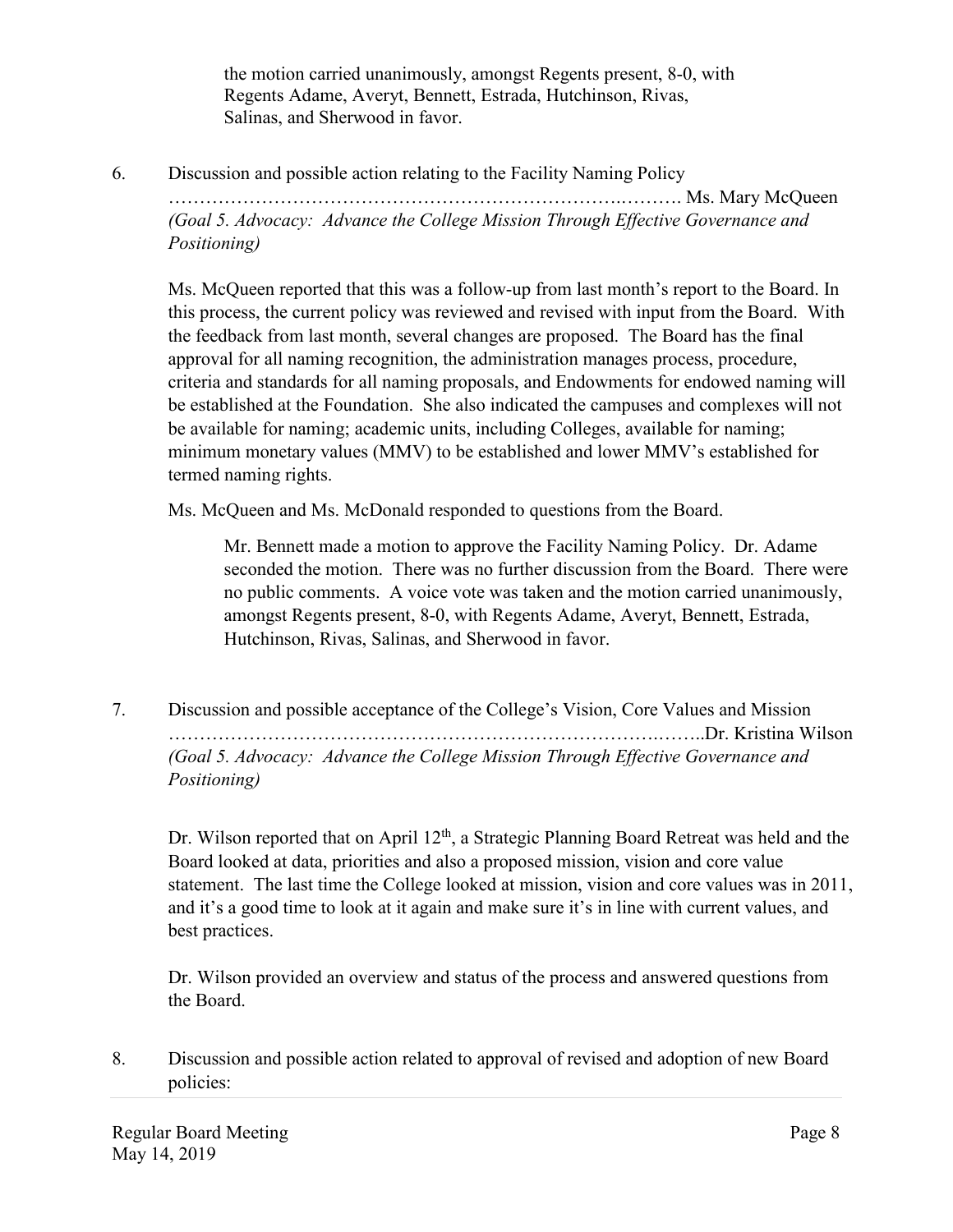Adoption of Revisions to Board Policies: B6.11 Instructional Program Review and B7.5 Admissions with sections B7.5.1 added Adoption of New Board Policies: B7.29 Awarding Credit with related sections B7.29.1; B7.29.2; B7.29.3, B7.33 Distance Learning and B3.6 Institutionally Related Foundation …………………………………………………...…………………..Ms. Tammy McDonald *(Goal 5. Advocacy: Advance the College Mission Through Effective Governance and Positioning)*

Ms. McDonald reported this policy work is a result of our SACSCOC reaffirmation efforts to clarify and better align with current SACSCOC standards. These revisions/additions also include a continued effort to make appropriate title revisions as needed.

Ms. Estrada made a motion to approve the revised and adoption of the new Board policies. Mr. Salinas seconded that motion. There was no further discussion from the Board. There were no public comments. A voice vote was taken and the motion carried unanimously, amongst Regents present, 8-0, with Regents Adame, Averyt, Bennett, Estrada, Hutchinson, Rivas, Salinas, and Sherwood in favor.

GENERAL PUBLIC COMMENTS (Non-Agenda Items) – 3-minute time limit

List of public comments: Ms. Jackie Adamson, and James Klein.

At 3:58 p.m., the Chair announced that the Board was going into Closed Session pursuant to:

- 9. CLOSED SESSION:
- A. **TEX. GOV'T CODE § 551.071**: (Consultation with legal counsel), regarding pending or contemplated litigation or legal claims, or a settlement offer, with possible discussion and action in open session; and, the seeking of legal advice from counsel, with possible discussion and action in open session;
- B. **TEX. GOV'T CODE § 551.074(a)(1)**: (Personnel Matters), regarding the appointment, employment, evaluation, reassignment, duties, discipline, or dismissal of a public officer or employee; including, 1.) Annual Evaluation of College President; 2.) Annual Board Self-Evaluation; and, 3.) Regent's Duties, Responsibilities, and Statement of Ethics; with possible discussion and action in open session; and,
- C. **TEX. GOV'T CODE § 551.073**: (Deliberation Regarding Prospective Gift), regarding a prospective gift or donation, with possible discussion and action in open session.

The Board reconvened in Open Session at 5:24 p.m.